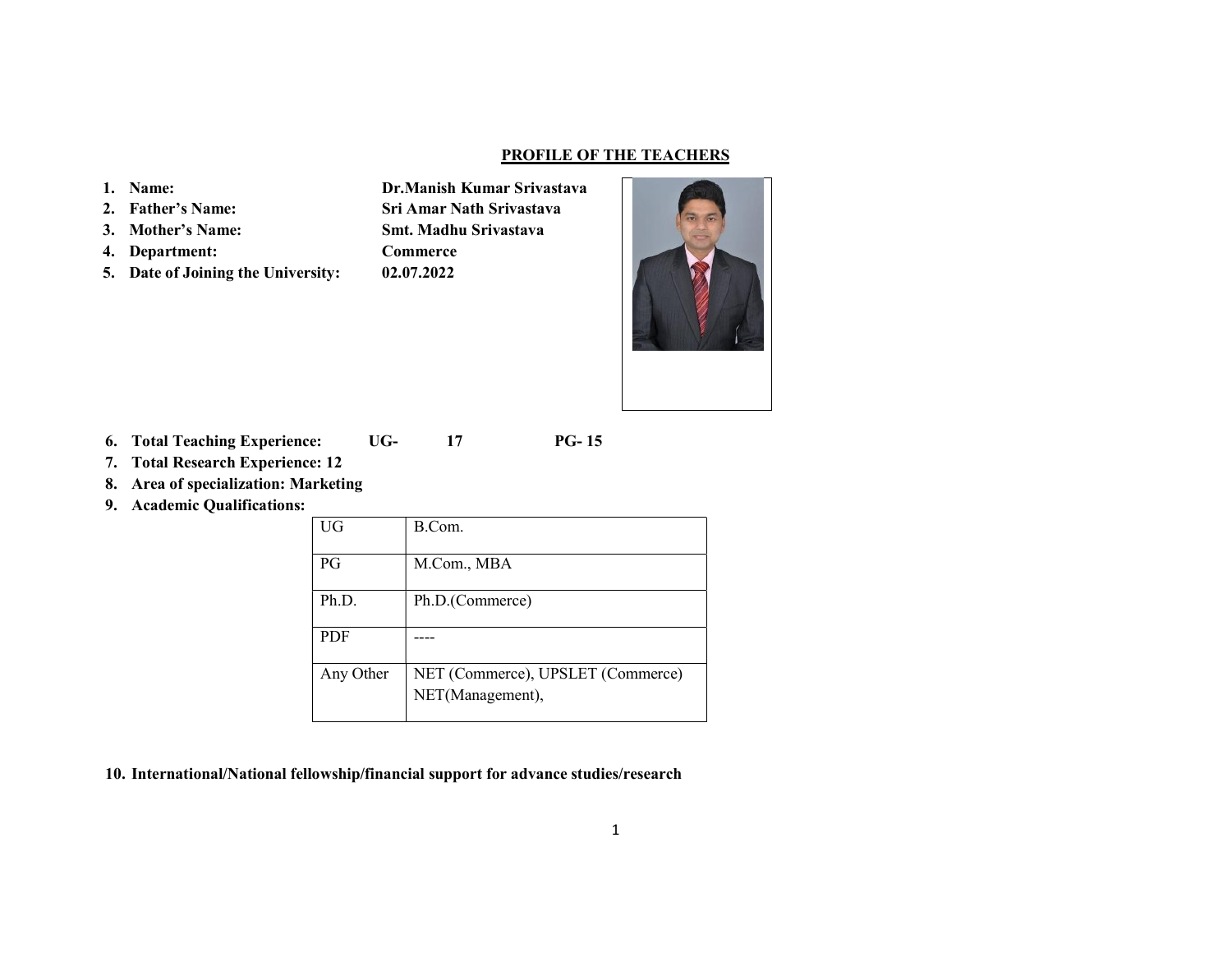| S. No. | Name of the fellowship/ | <b>Year of Award</b> | National/International | <b>Awarding Agency</b> |
|--------|-------------------------|----------------------|------------------------|------------------------|
|        | financial support       |                      |                        |                        |
|        |                         |                      |                        |                        |

# 11. International/National award/recognition for academics

| S. No. | Name of the award/recognition | Year of<br>Award | Title of the innovation | National/International | <b>Awarding Agency</b> |
|--------|-------------------------------|------------------|-------------------------|------------------------|------------------------|
|        | <b>Best Teacher Award</b>     | 2021             |                         |                        | <b>DDUGU Gorakhpur</b> |

# 12. Extension activity participation

| S.  | Name of activity                                                                        | Year |
|-----|-----------------------------------------------------------------------------------------|------|
| No. |                                                                                         |      |
| 1.  | Member, IQAC, D.D.U. Gorakhpur University                                               |      |
| 2.  | Former Member, Entrepreneurship and Incubation Cell, D.D.U. Gorakhpur University        |      |
| 3.  | Member, Placement Cell, D.D.U. Gorakhpur University Member, International Student Cell, |      |
|     | D.D.U. Gorakhpur University                                                             |      |
| 4.  | Former Assistant DSW, D.D.U. Gorakhpur University                                       |      |
| 5.  | Member Board of Studies, D.D.U. Gorakhpur University                                    |      |
| 6.  | Member Board of Faculties, D.D.U. Gorakhpur University                                  |      |
| 7.  | Member, Academic Council, D.D.U. Gorakhpur University                                   |      |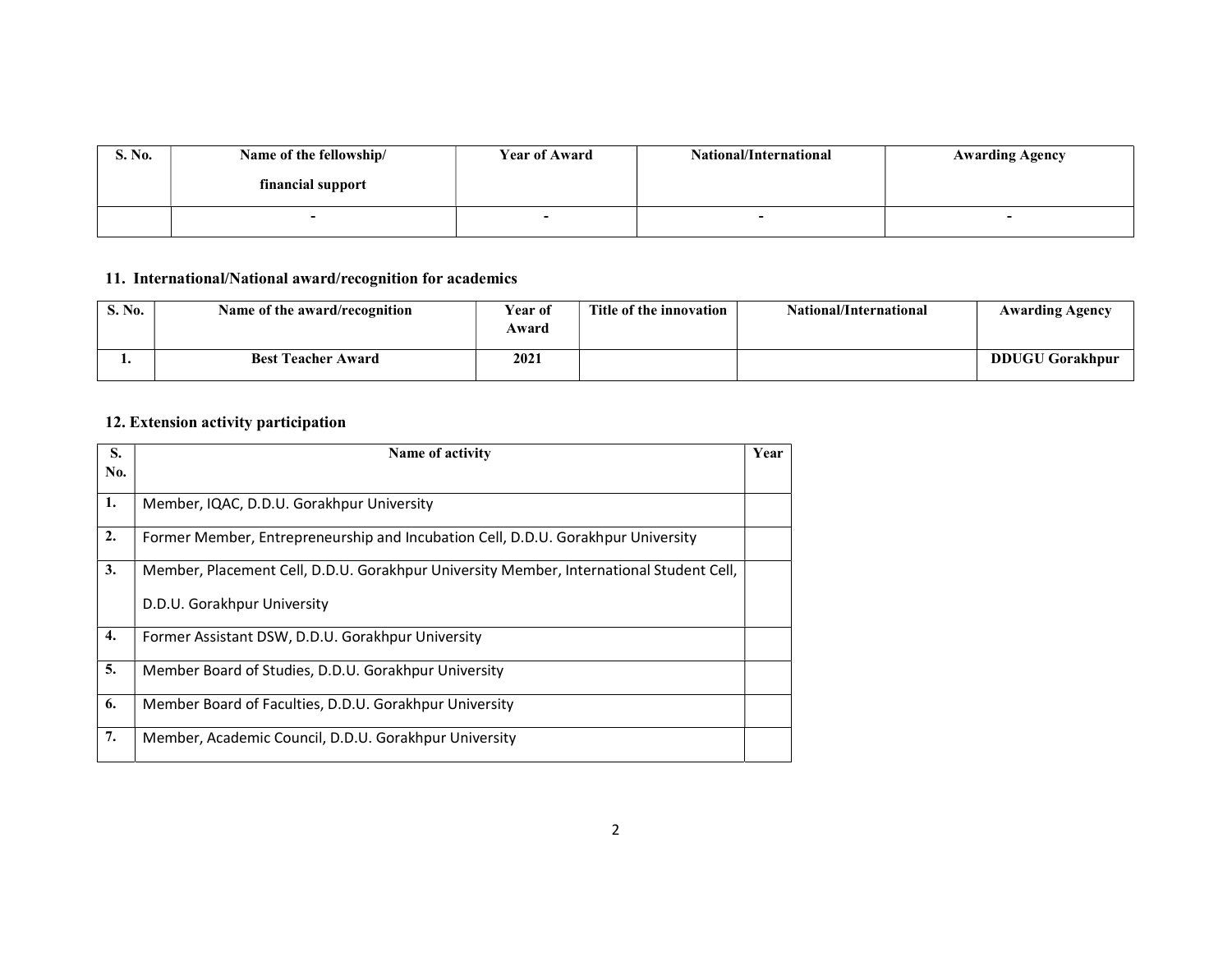# If any award/recognition received-

| ◡<br>No. | Name of activity               | Name of the<br>award/recognition | <b>Year of Award</b> | National/International | <b>Awarding Agency</b> |
|----------|--------------------------------|----------------------------------|----------------------|------------------------|------------------------|
|          | <b>Teaching &amp; Research</b> | <b>Best Teacher</b><br>Award     | 2021                 |                        | <b>DDUGU Gorakhpur</b> |

#### 13. Ph.D. supervised

| <b>S. No.</b> | Name of the Ph.D. scholar   | Title of the thesis                                                                                                                                                                                     | Year of registration of<br>the scholar | Year of award of<br>Ph.D. |
|---------------|-----------------------------|---------------------------------------------------------------------------------------------------------------------------------------------------------------------------------------------------------|----------------------------------------|---------------------------|
| 1.            | <b>Anubhav Anand Mishra</b> | An empirical<br>examination of the<br>effect of consumer s<br>perceived shopping<br>value on satisfaction<br>and its behavioural<br>outcomes in the<br>purchase of private<br>label branded<br>products | <b>2010</b>                            | 2013                      |

# 14. Research/Review Papers published

| <b>S</b><br>N<br>$\bf{0}$ | Title of paper | Nam<br>e of<br>the<br>auth<br>or/s | Name of journal | <b>Year of</b><br>publicati<br>on | ISSN<br>numb<br>er |                                             | Link to the recognition in UGC enlistment of the Journal |                                                                  |
|---------------------------|----------------|------------------------------------|-----------------|-----------------------------------|--------------------|---------------------------------------------|----------------------------------------------------------|------------------------------------------------------------------|
|                           |                |                                    |                 |                                   |                    | Lin<br>k<br>to<br>we<br>bsit<br>e of<br>the | Link to<br>article/paper /abstract of<br>the article     | Is it<br>listed<br>in<br><b>UGC</b><br>Care<br>list/Sco<br>pus/W |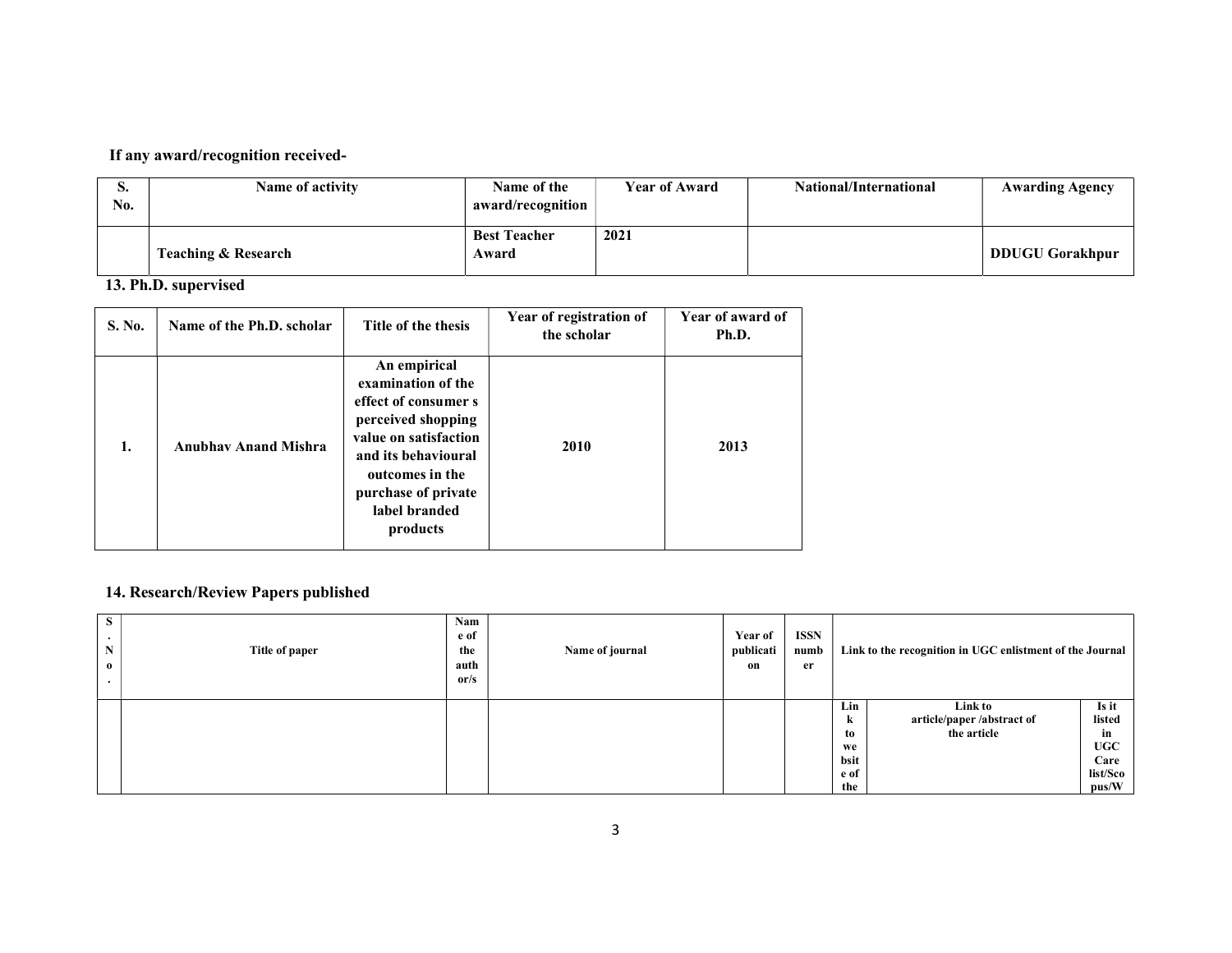|                                                                              |                                                                                                  |                                                                       |      |               | Jou<br>rna<br>-1 |                                                                 | eb of<br>Science<br>/other,<br>mentio<br>$\mathbf{n}$ |
|------------------------------------------------------------------------------|--------------------------------------------------------------------------------------------------|-----------------------------------------------------------------------|------|---------------|------------------|-----------------------------------------------------------------|-------------------------------------------------------|
| Impact Of Advertising On Fairer Sex: A Study Of Gorakhpur<br><b>District</b> | Ana<br>nd<br>Sen<br>gupt<br>$\mathsf{a}$<br>And<br>Mani<br>sh<br>Kum<br>ar<br>Sriva<br>stav<br>a | International Journal Of Business And<br>Management Invention (IJBMI) | 2021 | 2319-<br>8028 |                  | https://www.ijbmi.org/papers/Vol(10)3/<br>Ser-1/A1003010104.pdf |                                                       |
| Online Food Delivery: Study With Special Reference To Food<br>Aggregators    | Mani<br>sh<br>Kum<br>ar<br>Sriva<br>stav<br>a &<br>A.K.<br>Sriva<br>stav<br>a                    | International Journal Of Multidisciplinary<br>Research And Analysis   | 2021 | 2643-<br>9875 |                  | http://www.ijmra.in/v4i3.php                                    |                                                       |
| Impact Of Covid-19 On Media And Entertainment Industry                       | Mani<br>sh<br>Kum<br>ar<br>Sriva<br>stav<br>a &<br>Mam<br>ta<br>Yad<br>av                        | <b>IJRCM</b>                                                          | 2021 | 2231-<br>1009 |                  | https://ijrcm.org.in/article_info.php?ar<br>ticle_id=9560       |                                                       |
| A Study Of Consumer Attitude Towards Covid Caller Tune                       | Mani<br>sh<br>Kum<br>ar                                                                          | The Journal Of Oriental Research Madras                               | 2021 | 0022-<br>3301 |                  |                                                                 | ${\bf UGC}$<br>Care                                   |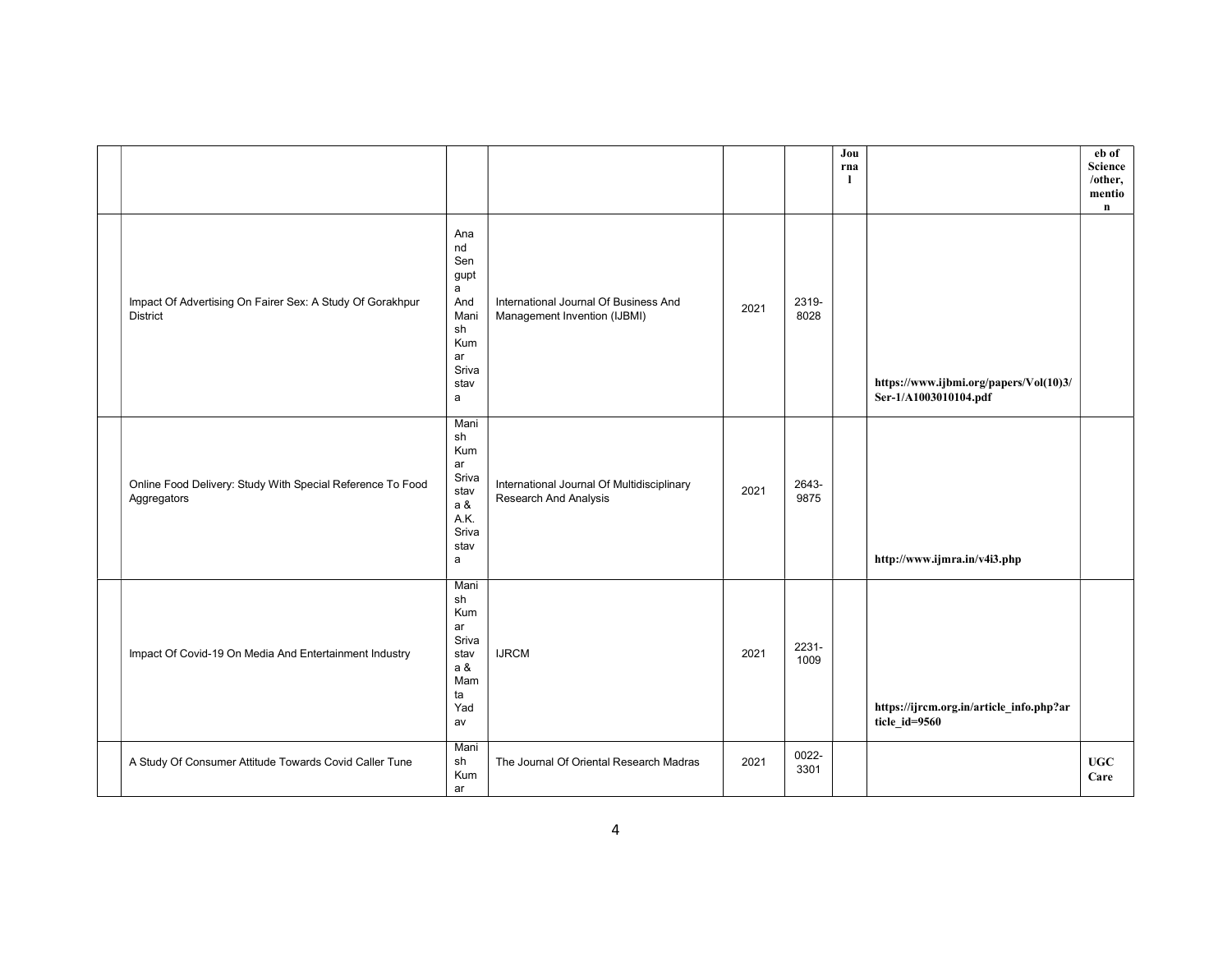|                                                                                  | Sriva<br>stav<br>a &<br>A. K.<br>Tiwa<br>ri                               |                                          |      |               |                                                   |                     |
|----------------------------------------------------------------------------------|---------------------------------------------------------------------------|------------------------------------------|------|---------------|---------------------------------------------------|---------------------|
| Role Of ASCI In Regulating Advertisements: A Review                              | Mani<br>sh<br>Kum<br>ar<br>Sriva<br>stav<br>a                             | Shodh Sarita                             | 2021 | 2348-<br>2397 |                                                   | <b>UGC</b><br>Care  |
| Performance of Minerals & Metals Trading Corporation (MMTC)<br>Limited: A Review | Mani<br>sh<br>Kum<br>ar<br>Sriva<br>stav<br>a                             | Kala Sarovar                             | 2021 | 0975-<br>4520 |                                                   | ${\bf UGC}$<br>Care |
| Celebrity Endorsement: A Study of Indian Banks                                   | Mani<br>sh<br>Kum<br>ar<br>Sriva<br>stav<br>a &<br>A. K.<br>Tiwa<br>ri    | Pacific Business Review International    | 2020 | 0974-<br>438X |                                                   | Web of<br>Science   |
| A Study of Changing Consumer Trends in the Entertainment<br>Industry             | Mam<br>ta<br>Yad<br>av &<br>Mani<br>sh<br>Kum<br>ar<br>Sriva<br>stav<br>a | Iconic Research And Engineering Journals | 2020 | 2456-<br>8880 | https://irejournals.com/paper-<br>details/1702493 |                     |
| Growth of Web Series: A Descriptive Study                                        | Mani<br>sh                                                                | Iconic Research And Engineering Journals | 2020 | 2456-         | https://irejournals.com/formatedpaper/            |                     |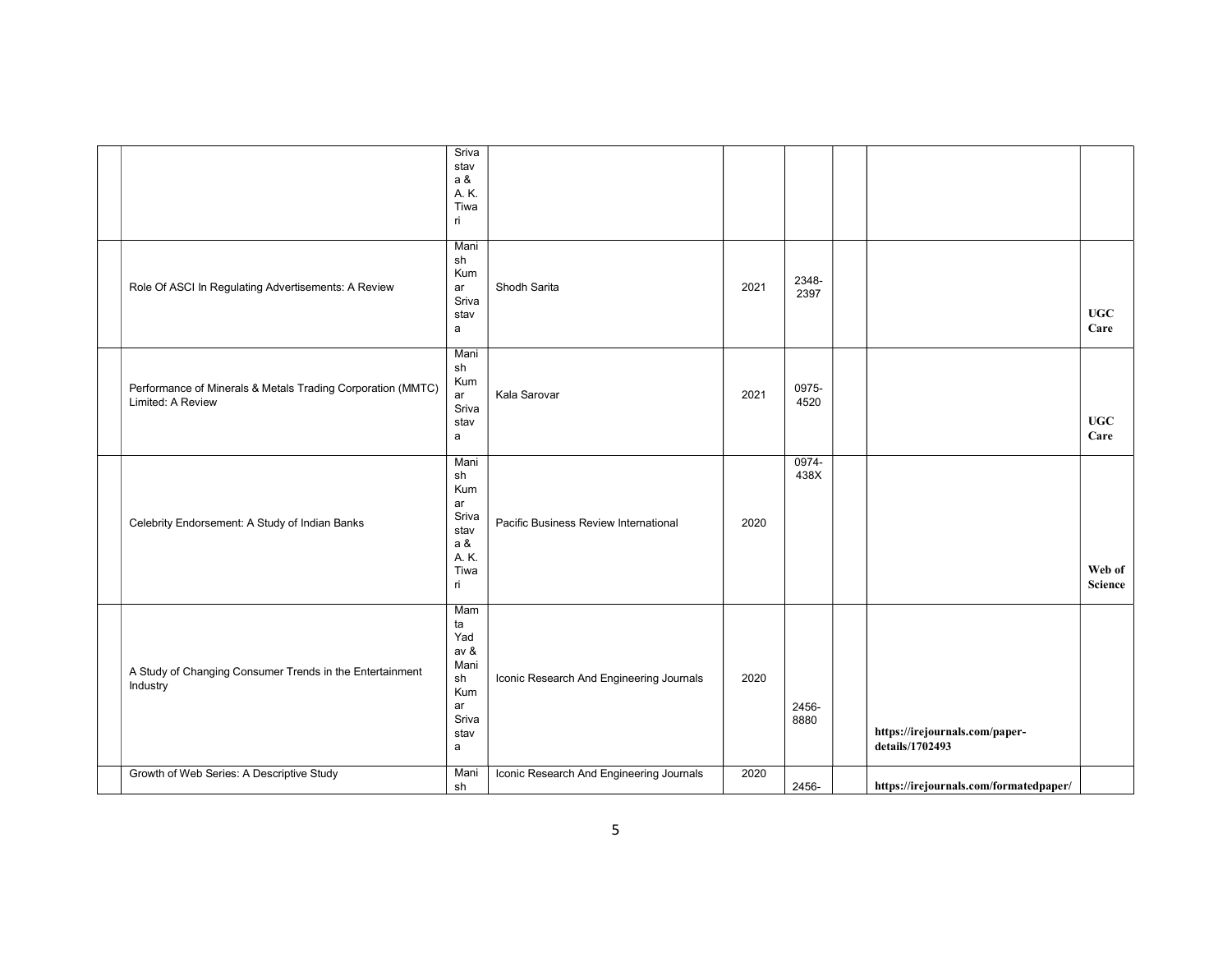|                                                             | Kum          |                                            |      | 8880  | 1702527.pdf                          |      |
|-------------------------------------------------------------|--------------|--------------------------------------------|------|-------|--------------------------------------|------|
|                                                             | ar           |                                            |      |       |                                      |      |
|                                                             | Sriva        |                                            |      |       |                                      |      |
|                                                             | stav         |                                            |      |       |                                      |      |
|                                                             | a            |                                            |      |       |                                      |      |
|                                                             |              |                                            |      |       |                                      |      |
|                                                             | Mani         |                                            |      |       |                                      |      |
|                                                             | sh           |                                            |      |       |                                      |      |
|                                                             | Kum          |                                            |      |       |                                      |      |
|                                                             | ar           |                                            |      |       |                                      |      |
|                                                             | Sriva        |                                            |      | 2229- |                                      |      |
| Social Media: Use and impact on Consumer Behaviour          | stav         | Shodh Sanchar Bulletin                     | 2020 | 3620  |                                      |      |
|                                                             | a &          |                                            |      |       |                                      |      |
|                                                             | A. K.        |                                            |      |       |                                      |      |
|                                                             | Tiwa         |                                            |      |       |                                      | UGC  |
|                                                             | ri           |                                            |      |       |                                      | Care |
|                                                             |              |                                            |      |       |                                      |      |
|                                                             | Shiv         |                                            |      | 97440 |                                      |      |
|                                                             | am           |                                            |      | 02    |                                      |      |
|                                                             | Mish         |                                            |      |       |                                      |      |
|                                                             | ra,          |                                            |      |       |                                      |      |
|                                                             | A. K.        |                                            |      |       |                                      |      |
|                                                             | Tiwa         |                                            |      |       |                                      |      |
| A study of demographic and socio-economic factors affecting | ri &         |                                            |      |       |                                      |      |
| fertility behaviour of Indian states                        | Mani         | Contemporary Management                    | 2018 |       |                                      |      |
|                                                             | sh           |                                            |      |       |                                      |      |
|                                                             | Kum          |                                            |      |       |                                      |      |
|                                                             | ar           |                                            |      |       |                                      |      |
|                                                             | Sriva        |                                            |      |       |                                      |      |
|                                                             | stav         |                                            |      |       |                                      |      |
|                                                             | $\mathsf{a}$ |                                            |      |       |                                      |      |
|                                                             |              |                                            |      |       |                                      |      |
|                                                             | Mani         |                                            |      | 23283 |                                      |      |
|                                                             | sh           |                                            |      | 734   |                                      |      |
|                                                             | Kum          | American International Journal of Research |      |       |                                      |      |
| A study of the Organisational Structure of MMTC Ltd.        | ar           | in Humanities, Art and Social Sciences     | 2018 |       |                                      |      |
|                                                             | Sriva        | (AIJRHASS)                                 |      |       |                                      |      |
|                                                             | stav         |                                            |      |       | http://iasir.net/AIJRHASSpapers/AIJR |      |
|                                                             | $\mathsf{a}$ |                                            |      |       | HASS18-202.pdf                       |      |
|                                                             |              |                                            |      |       |                                      |      |
|                                                             | Mani         |                                            |      | 23950 |                                      |      |
|                                                             | sh           |                                            |      | 390   |                                      |      |
|                                                             | Kum          |                                            |      |       |                                      |      |
| Trade Performance of MMTC Ltd.: A Review                    | ar           | Varanasi Management Review                 | 2018 |       |                                      |      |
|                                                             | Sriva        |                                            |      |       |                                      |      |
|                                                             | stav         |                                            |      |       |                                      |      |
|                                                             | a            |                                            |      |       |                                      |      |
|                                                             |              |                                            |      |       |                                      |      |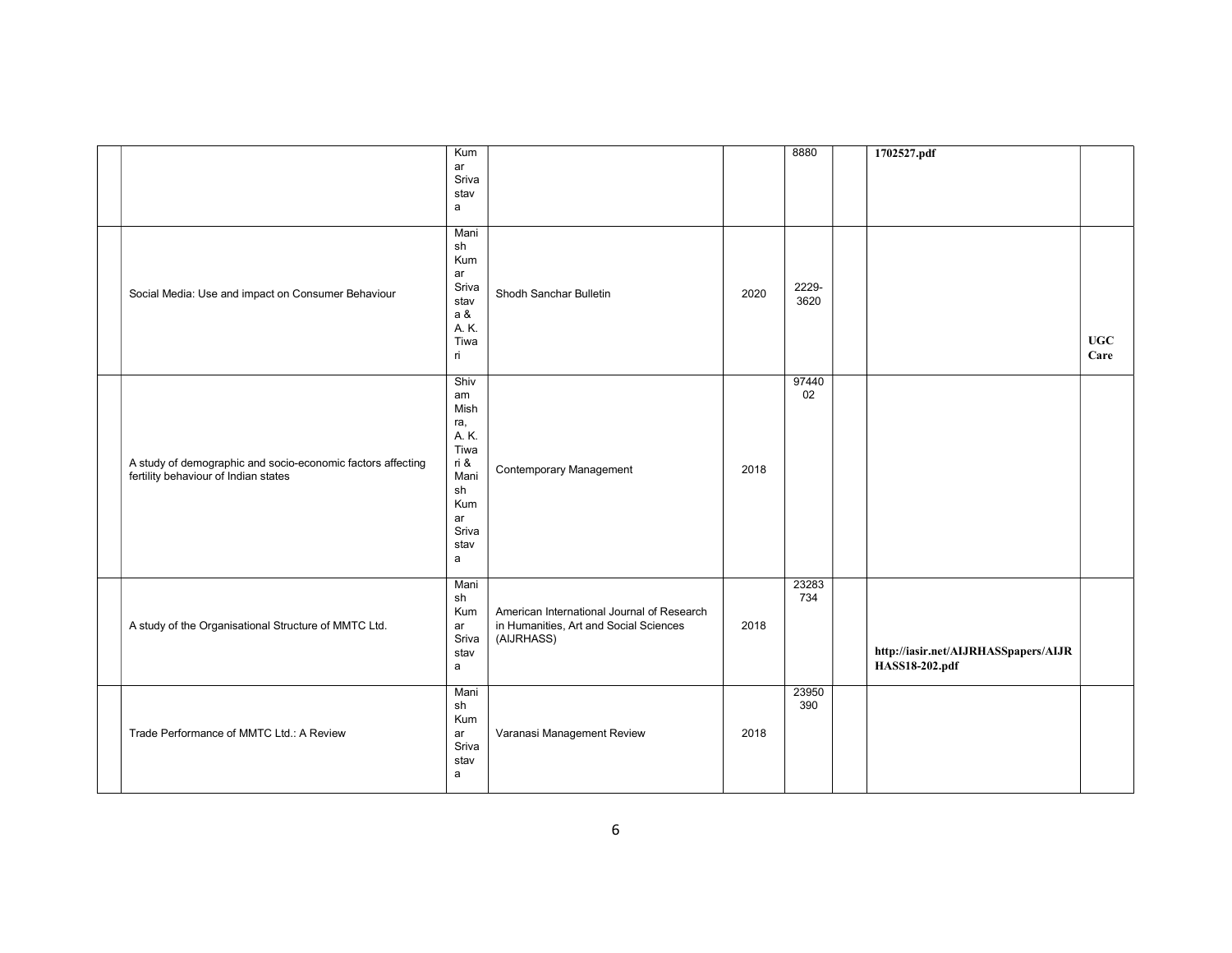| Talent Retention Management: Must for robust Corporate<br>Growth                          | Dr.<br>Mani<br>sh<br>Kum<br>ar<br>Sriva<br>stav<br>$\mathsf{a}$<br>and<br>Ms.<br>Swar<br>ita<br>Shar<br>ma                                                | American International Journal of Research<br>in Humanities, Art and Social Sciences<br>(AIJRHASS) | 2017 | 23283<br>734  | http://iasir.net/AIJRHASSpapers/AIJR<br>HASS17-404.pdf |
|-------------------------------------------------------------------------------------------|-----------------------------------------------------------------------------------------------------------------------------------------------------------|----------------------------------------------------------------------------------------------------|------|---------------|--------------------------------------------------------|
| A Study of Awareness and Preference of various Advertising<br>Media in Gorakhpur District | Dr.<br>Mani<br>sh<br>Kum<br>ar<br>Sriva<br>stav<br>а,<br>Dr.<br>Ana<br>nd<br>Sen<br>Gupt<br>$\mathsf{a}$<br>and<br>Dr.<br>See<br>ma<br>Sriva<br>stav<br>a | <b>Contemporary Management</b>                                                                     | 2017 | 97440<br>02   |                                                        |
| Workplace flexibilty scenario in HRM practices including gender<br>facilitations          | Rina<br>Kum<br>ari,<br>Pran<br>av<br>Shar<br>ma<br>and<br>Mani<br>sh<br>Kum                                                                               | American International Journal of Research<br>in Humanities, Art and Social Sciences<br>(AIJRHASS) | 2015 | 2328-<br>3734 | http://iasir.net/AIJRHASSpapers/AIJR<br>HASS15-794.pdf |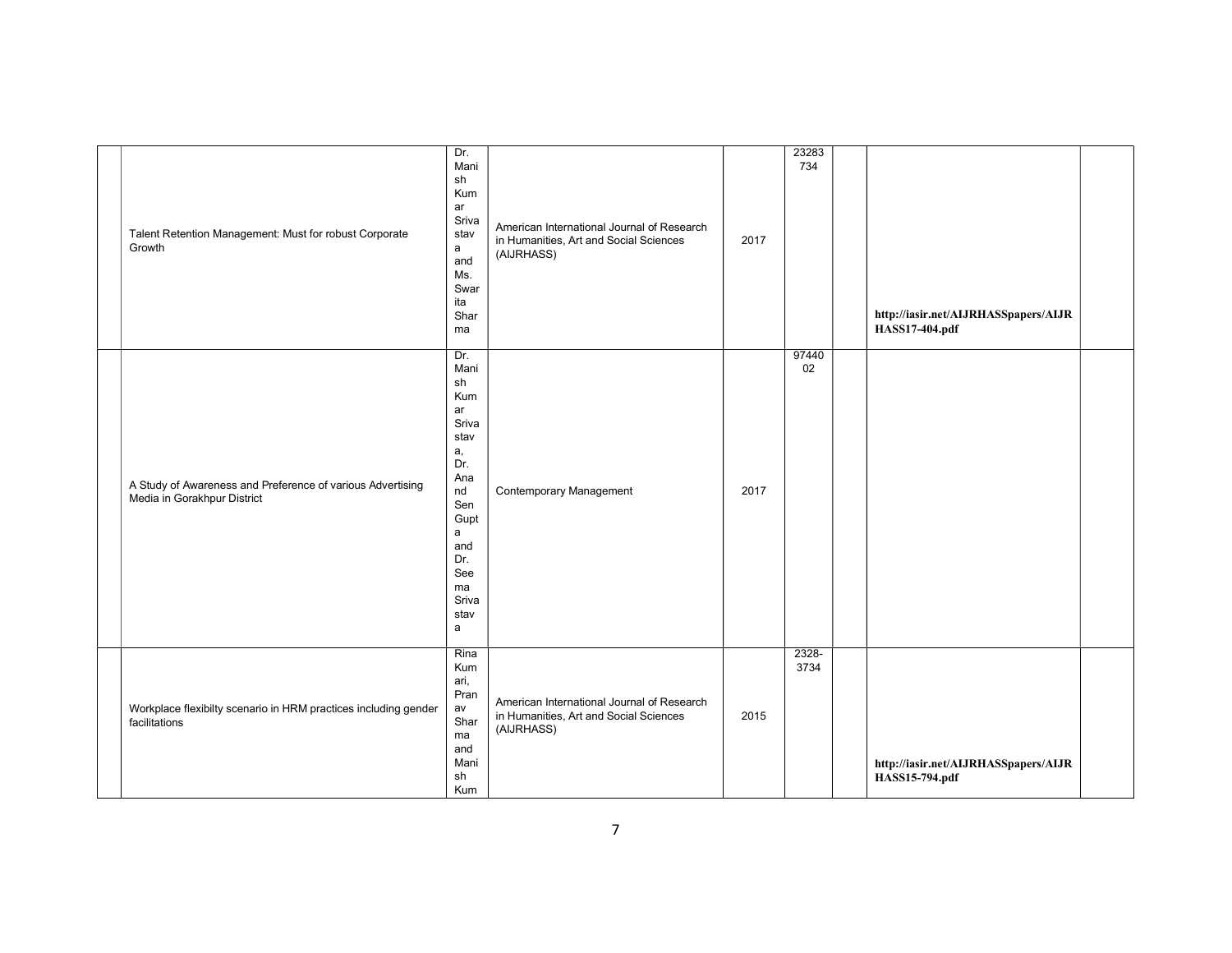|                                                                                   | ar<br>Sriva<br>stav<br>a                                               |                                                         |      |                          |                                                                                           |                          |
|-----------------------------------------------------------------------------------|------------------------------------------------------------------------|---------------------------------------------------------|------|--------------------------|-------------------------------------------------------------------------------------------|--------------------------|
| Population and Standard of Living in States Formed in 2000                        | A. K.<br>Tiwa<br>ri &<br>Mani<br>sh<br>Kum<br>ar<br>Sriva<br>stav<br>a | Arthashastra: Indian Journal of Economics &<br>Research | 2015 | 2278<br>$\equiv$<br>1811 | http://indianjournalofeconomicsandres<br>earch.com/index.php/aijer/article/view/<br>77676 |                          |
| A study of Consumer behavior with reference to Brand Lay's                        | Mani<br>sh<br>Kum<br>ar<br>Sriva<br>stav<br>a &<br>A. K.<br>Tiwa<br>ri | Pacific Business Review International                   | 2014 | 0974-<br>438X            | http://www.pbr.co.in/2014/2014_month<br>/May/16.pdf                                       | Web of<br><b>Science</b> |
| Negative Decadal Growth Rate in Two Districts of Uttarakhand:<br>An Investigation | A. K.<br>Tiwa<br>ri &<br>Mani<br>sh<br>Kum<br>ar<br>Sriva<br>stav<br>a | Journal of Family Welfare                               | 2014 | 0022-<br>1074            | https://www.fpaindia.org/pdf/JFW-<br>december-2014.pdf                                    | PubMe<br>d               |
| Gender Inequality in Food Consumption: A Study for EAG<br><b>States</b>           | A. K.<br>Tiwa<br>ri &<br>Mani<br>sh<br>Kum<br>ar<br>Sriva<br>stav      | ANVESHANA                                               | 2012 | 2249-<br>1449            |                                                                                           |                          |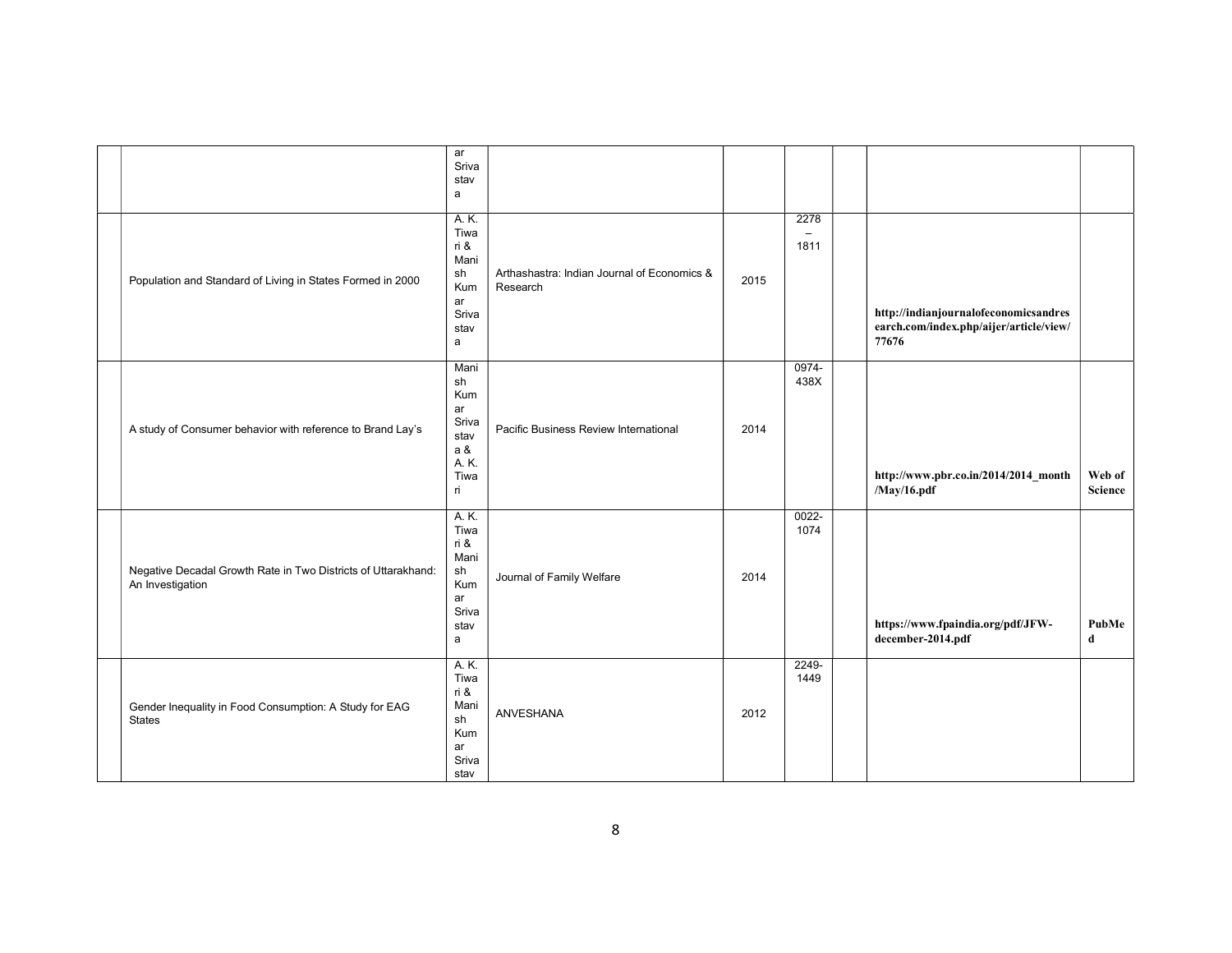|                                                                                                                                           | a                                                                                                |                                                                              |      |               |                                                                                            |                          |
|-------------------------------------------------------------------------------------------------------------------------------------------|--------------------------------------------------------------------------------------------------|------------------------------------------------------------------------------|------|---------------|--------------------------------------------------------------------------------------------|--------------------------|
| Shopping Value, Satisfaction and its Behavioral Outcomes in<br>the Purchase of Private Label Branded Products: A Theoretical<br>framework | Anu<br>bhav<br>Ana<br>nd<br>Mish<br>ra &<br>Mani<br>sh<br><b>Kum</b><br>ar<br>Sriva<br>stav<br>a | Journal of Marketing and Operations<br>Management Research, Volume 1 Issue 3 | 2012 | 1949-<br>4912 |                                                                                            |                          |
| A Study of Behaviour of Maruti SX4 and Honda City Customers<br>in Jaipur                                                                  | Mani<br>sh<br>Kum<br>ar<br>Sriva<br>stav<br>a &<br>A. K.<br>Tiwa<br>ri                           | Pacific Business Review International                                        | 2011 | 0974-<br>438X | http://www.pbr.co.in/2011/2011_month<br>/April_June/chapter%201.pdf                        | Web of<br><b>Science</b> |
| An analytical study of export performance of Minerals and<br>Metals Trading Corporation Ltd. (MMTC) in the globalised era                 | Mani<br>sh<br>Kum<br>ar<br>Sriva<br>stav<br>a &<br>A.K.<br>Sriva<br>stav<br>a                    | International Journal of Research in<br>Commerce and Management              | 2011 | 0976-<br>2183 | https://ijrcm.org.in/article_info.php?ar<br>ticle_id=350                                   |                          |
| Creativity and Ethical Dimensions: Media Space                                                                                            | Mani<br>sh<br>Kum<br>ar<br>Sriva<br>stav<br>a &<br>Bani<br>Koch                                  | SCMS Journal of Indian Management                                            | 2010 | 0973-<br>3167 | https://www.scms.edu.in/uploads/journ<br>al/SCMS%20Journal%20July-<br>September%202010.pdf | <b>Scopus</b>            |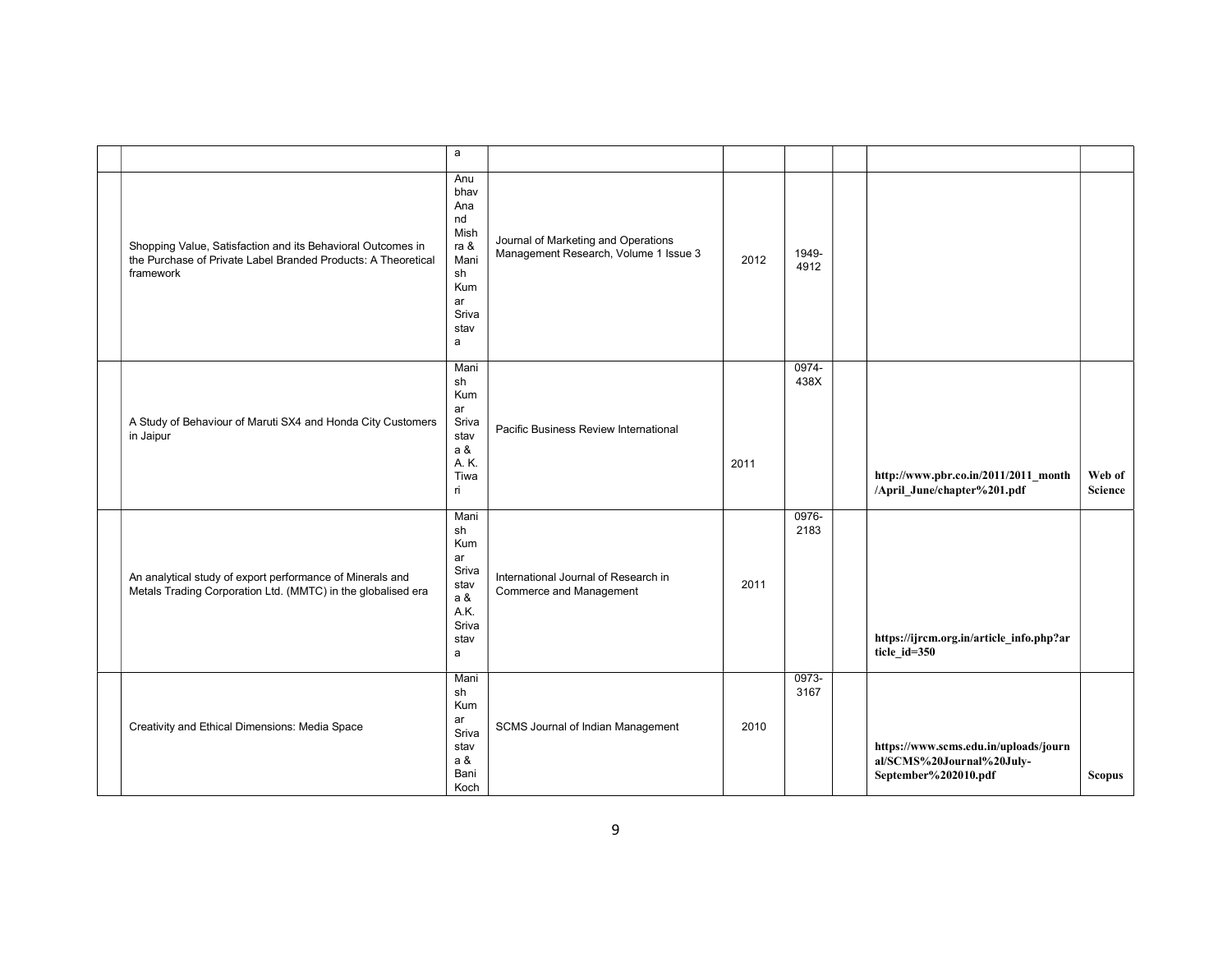|                                                        | ar                                                                                                           |                                   |      |               |                                                                                            |                          |
|--------------------------------------------------------|--------------------------------------------------------------------------------------------------------------|-----------------------------------|------|---------------|--------------------------------------------------------------------------------------------|--------------------------|
| Medical Tourism in India - Unexplored Opportunities    | Mani<br>sh<br>Kum<br>ar<br>Sriva<br>stav<br>а,<br>Ravi<br>ndra<br>Κ,<br>Abh<br>ay<br>Kum<br>ar<br>Tiwa<br>ri | Marketing Mastermind              | 2010 | 97251<br>56   |                                                                                            |                          |
| Advertising and the new ageth women                    | Mani<br>sh<br>Kum<br>ar<br>Sriva<br>stav<br>a &<br>Bani<br>Koch<br>ar                                        | SCMS Journal of Indian Management | 2009 | 0973-<br>3167 | https://www.scms.edu.in/uploads/journ<br>al/SCMS%20Journal%20July-<br>September%202009.pdf | <b>Scopus</b>            |
| Cause Related Marketing: The Road Ahead                | Mani<br>sh<br>Kum<br>ar<br>Sriva<br>stav<br>a &<br>Ms.<br>Bani<br>Koch<br>ar                                 | Pacific Business Review           | 2009 | 0974-<br>438X | http://www.pbr.co.in/2009/oct_dec.as<br>px                                                 | Web of<br><b>Science</b> |
| Women in Indian Advertising: From 'Lalita' to 'Lolita' | Mani<br>sh<br>Kum<br>ar<br>Sriva<br>stav                                                                     | Marketing Mastermind              | 2009 | 97251<br>56   |                                                                                            |                          |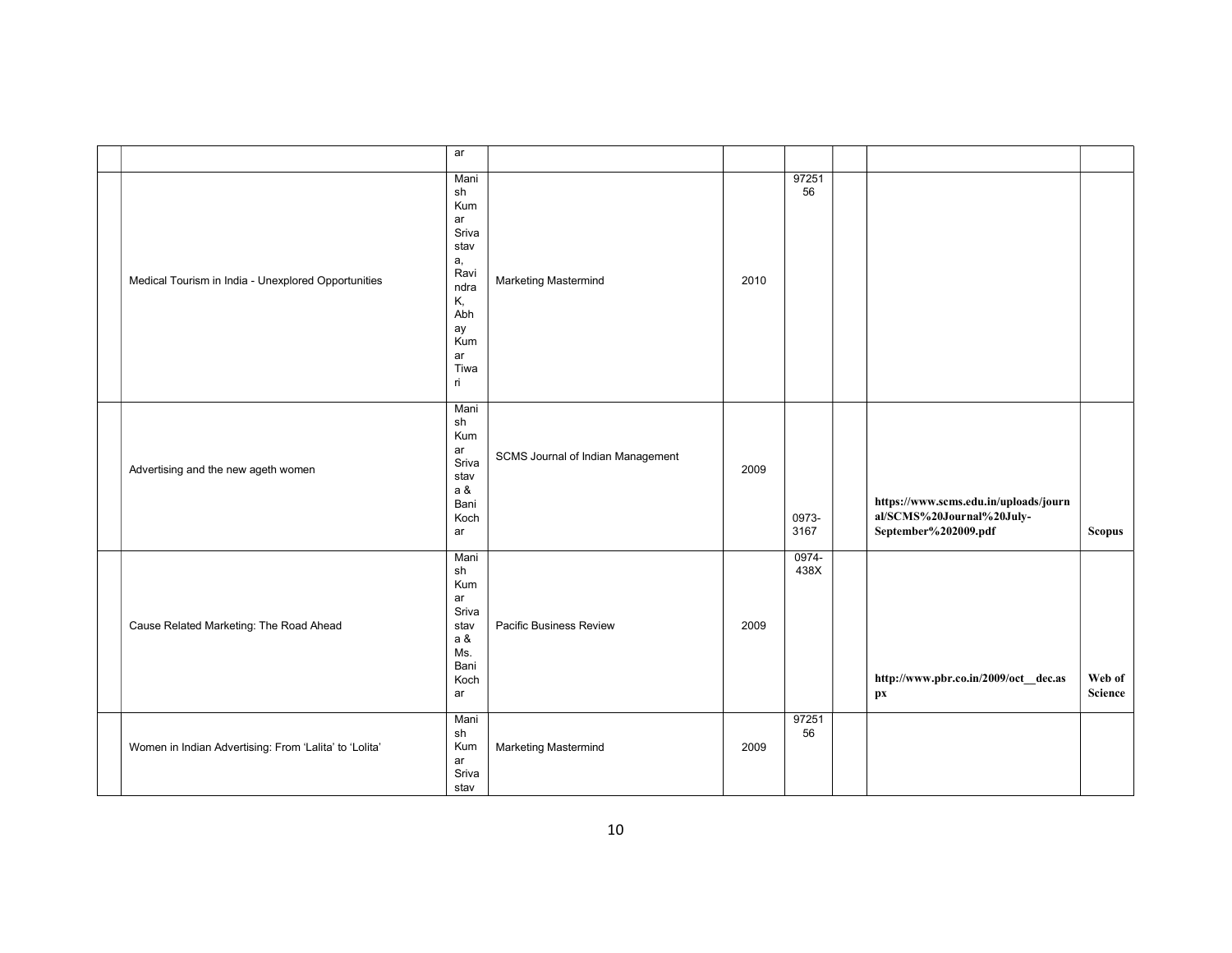|                                                       | a &<br>Bani<br>Koch<br>ar                                                     |                      |      |             |  |  |
|-------------------------------------------------------|-------------------------------------------------------------------------------|----------------------|------|-------------|--|--|
| Cutting round the corners in creative advertising     | Mani<br>sh<br>Kum<br>ar<br>Sriva<br>stav<br>a,<br>Bani<br>Koch<br>ar          | Marketing Mastermind | 2009 | 97251<br>56 |  |  |
| Emergence of Online good delivery-A descriptive study | A.K.<br>Sriva<br>stav<br>a &<br>Mani<br>sh<br>Kum<br>ar<br>Sriva<br>stav<br>a | <b>BJMR</b> journal  |      |             |  |  |

15. Books and chapters in edited volumes / books published

| S<br>No. | Title of the<br>book | Title of<br>the<br>chapter | National /<br>internation<br>al | <b>Year of</b><br>publica<br>tion | <b>ISBN</b><br>number | <b>Affiliating</b><br><b>Institute at</b><br>the time of<br>publication | Name of<br>the<br>publisher |
|----------|----------------------|----------------------------|---------------------------------|-----------------------------------|-----------------------|-------------------------------------------------------------------------|-----------------------------|
|----------|----------------------|----------------------------|---------------------------------|-----------------------------------|-----------------------|-------------------------------------------------------------------------|-----------------------------|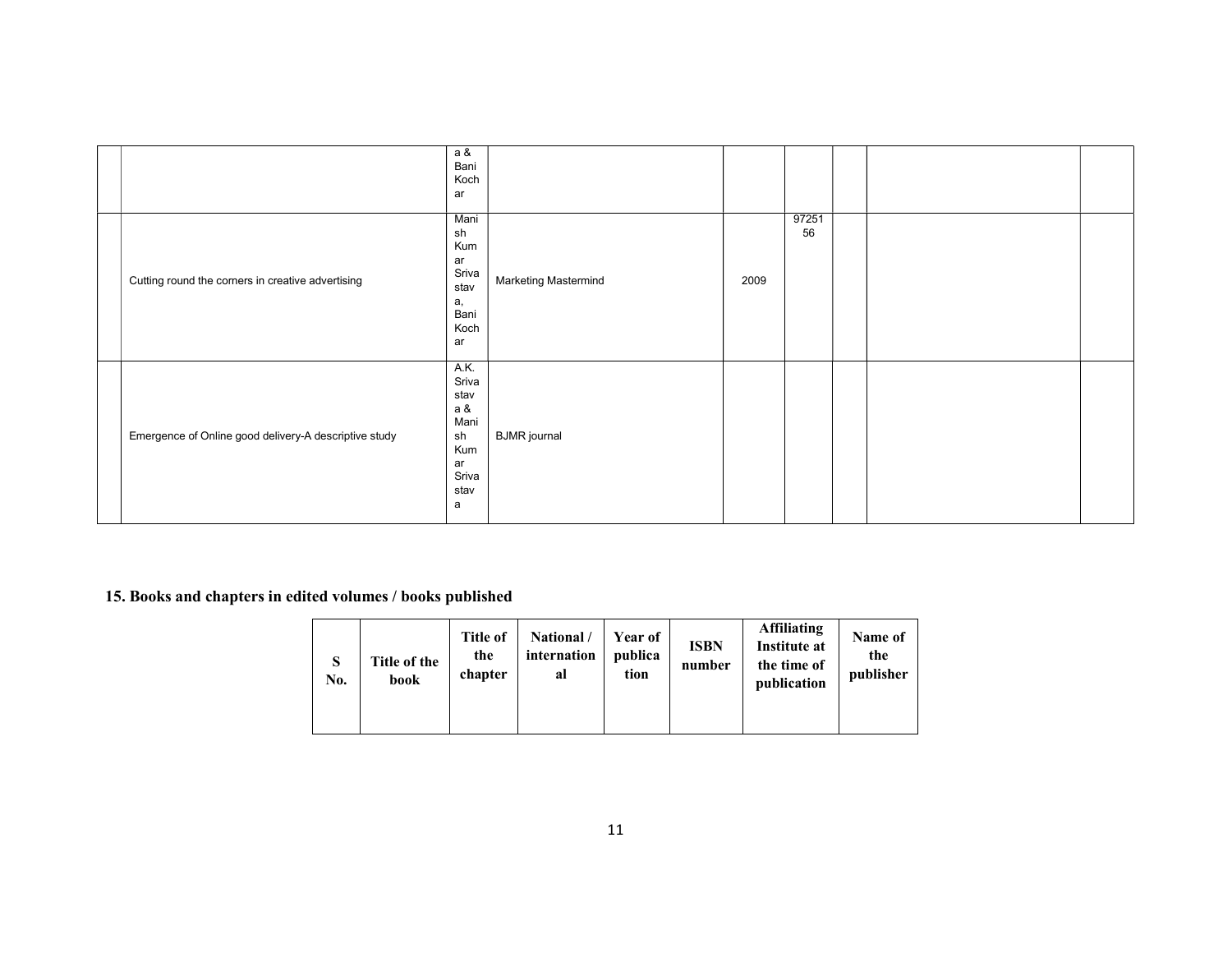| Emerging  | Online   | National     |  |  |
|-----------|----------|--------------|--|--|
| Concepts  | Market   | Press        |  |  |
| in        | $ing-A$  | Associate    |  |  |
| Marketing | Promis   | s in         |  |  |
| and       | ing      | associatio   |  |  |
| Human     | tool of  | n with       |  |  |
| Resource  | digital  | Research     |  |  |
| Managem   | market   | Solutions    |  |  |
| ent       | ing      | Global       |  |  |
|           |          | $978 - 81 -$ |  |  |
|           |          | 948872-      |  |  |
|           |          | $5 - 6$      |  |  |
|           |          |              |  |  |
| Self-     | Green    | <b>KUNAL</b> |  |  |
| Reliant   | Respo    | <b>BOOKS</b> |  |  |
| India:    | nsibilit | <b>New</b>   |  |  |
| Since     | y: A     | Delhi-       |  |  |
| Independe | Way      | 110002,      |  |  |
| nce       | Towar    | India,       |  |  |
|           | ds Self  | ISBN: 978-   |  |  |
|           | Reliant  | 93-91908-    |  |  |
|           | India    | $23-2$       |  |  |
| Corporate |          | Rudra        |  |  |
| Managem   |          | Publisher    |  |  |
| ent In    |          | $s \&$       |  |  |
| Times Of  |          | Distribut    |  |  |
| Crisis    |          | ors,         |  |  |
|           |          | 978-         |  |  |
|           |          | 81953203     |  |  |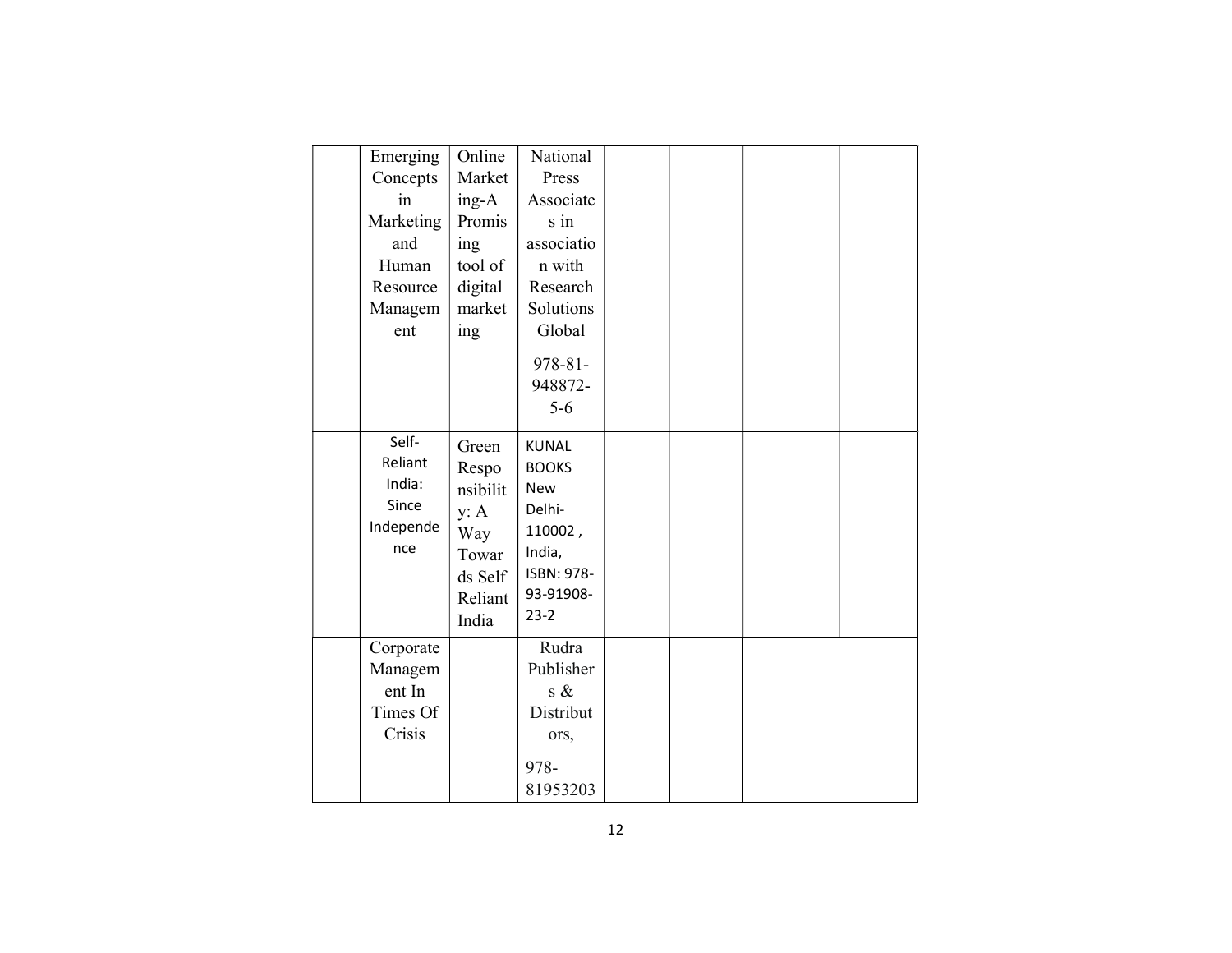|                                                 |                                                                                          | 01                                     |  |  |
|-------------------------------------------------|------------------------------------------------------------------------------------------|----------------------------------------|--|--|
| Indian<br>Economy:<br>The<br>Emerging<br>Issues | Televisi<br>on<br>Adverti<br>sing: A<br>Study<br>of<br>Consu<br>mers'<br>Percept<br>ion' | 81-89441-<br>$13 - 2$                  |  |  |
|                                                 | $E-$<br>tailing<br>in India:<br>A<br>Review                                              | 978-93-<br>5213-212-<br>6              |  |  |
|                                                 | Socio-<br>Econo<br>mic<br>Develo<br>pment<br>in EAG<br><b>States</b>                     | 978-81-<br>921516-0-<br>$\overline{2}$ |  |  |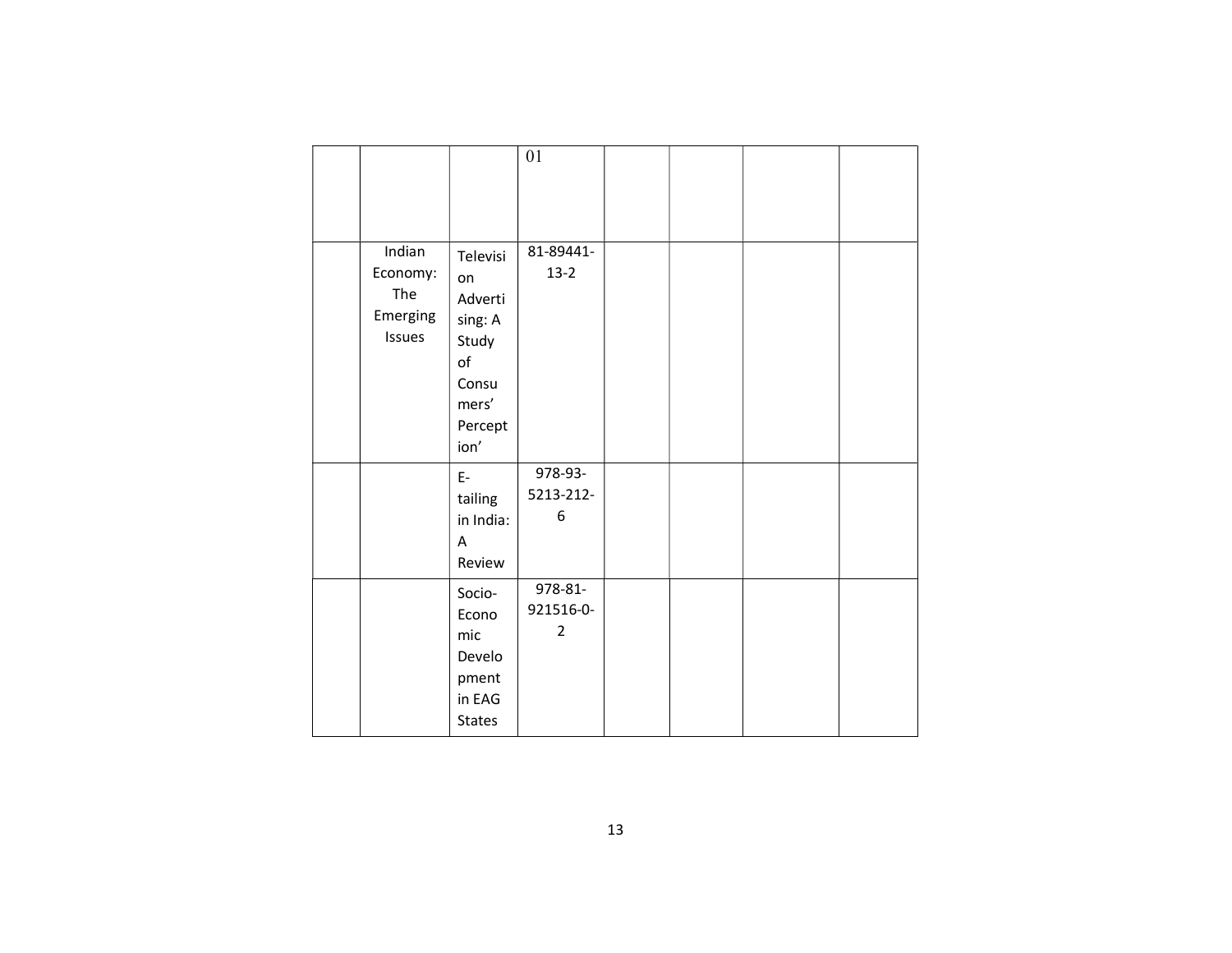|  | Pharma<br>cy<br>Chains<br>in India:<br>An<br>Overvie<br>W                              | 978-93-<br>86256-90-<br>4 |  |  |
|--|----------------------------------------------------------------------------------------|---------------------------|--|--|
|  | Hunger<br>in India<br>with<br>special<br>referen<br>ce to<br>Madhy<br>a<br>Prades<br>h | 978-<br>93824110<br>79    |  |  |

16. Papers in national/international conference-proceedings

| S<br>No. | Title of the<br>proceedings of<br>the conference | Name of the<br>conference | National /<br>international | Year of<br>publication | <b>ISBN/ISSN</b><br>number of the<br>proceeding | <b>Affiliating Institute</b><br>at the time of<br>publication |
|----------|--------------------------------------------------|---------------------------|-----------------------------|------------------------|-------------------------------------------------|---------------------------------------------------------------|
|          |                                                  |                           |                             |                        |                                                 |                                                               |

17. Professional development Programmes, viz., Orientation Programme, Refresher Course, Short Term Course, Faculty Development Programmes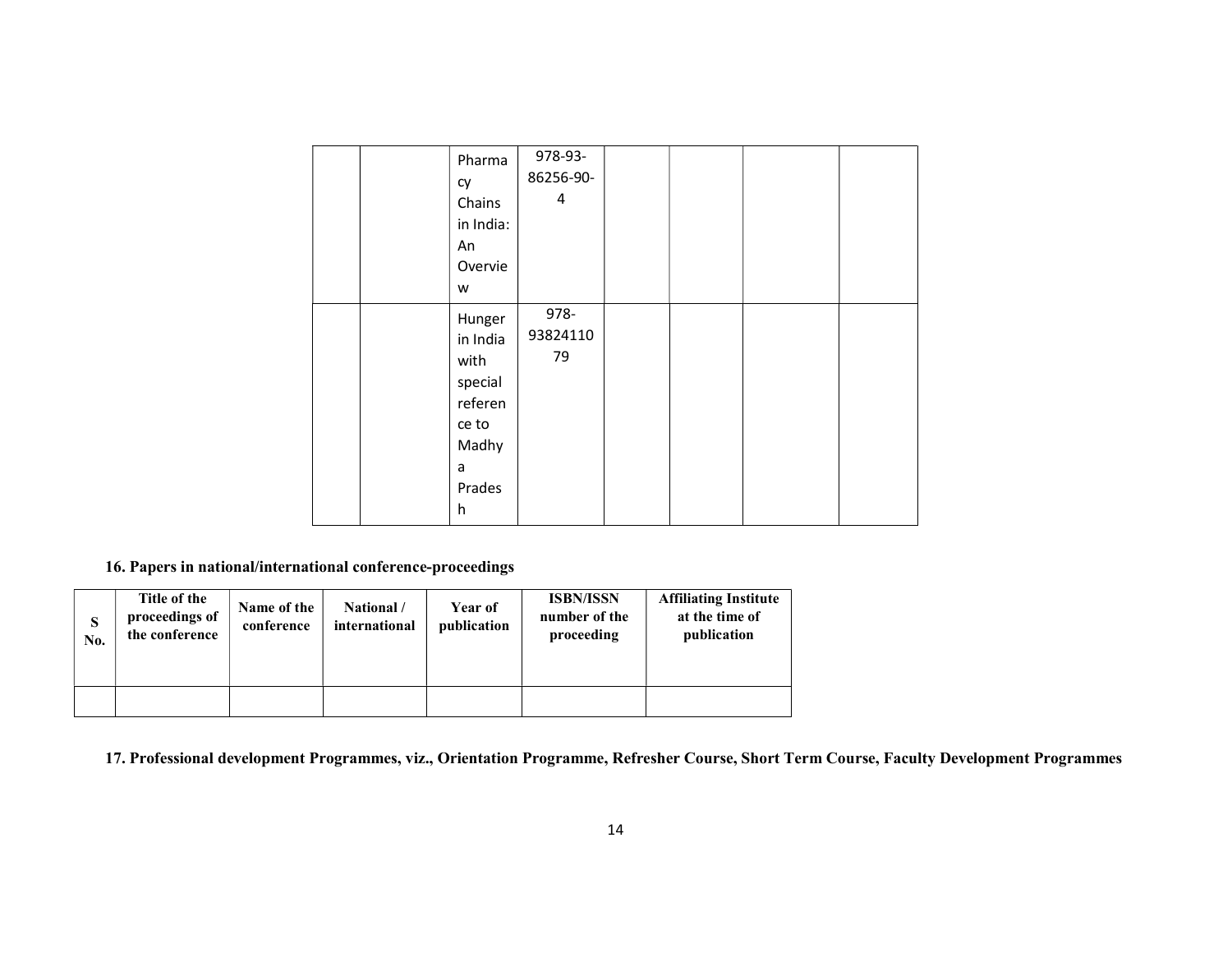| S. No. | Year | Title of the professional development<br><b>Programme</b> | Date and Duration $(from - to)$ |
|--------|------|-----------------------------------------------------------|---------------------------------|
|        | 2008 | <b>Faculty Practice School</b>                            | $3rd$ April to $2nd$ May 2008   |

18. Research projects sponsored by government agencies

| <b>S.</b><br>No. | Name of<br>the<br>principal<br>Investigat<br><sub>or</sub> | Name of<br>the<br>Research<br>Project | Name of<br>funding<br>agency | Amount/Fund<br>provided | Year of<br>sanction | Duration of<br>the project | <b>Status</b><br>(Completed/Ong)<br>oing) |
|------------------|------------------------------------------------------------|---------------------------------------|------------------------------|-------------------------|---------------------|----------------------------|-------------------------------------------|
|                  |                                                            |                                       |                              |                         |                     |                            |                                           |

#### 19. Research projects sponsored by non-government sources such as industry, corporate houses, international bodies

| S.<br>No. | Name of the<br>principal<br>Investigator | Name of<br>the<br>Research<br>Project | Name of<br>funding<br>agency | Amount/Fun<br>d provided | Year of<br>sanction | <b>Duration of</b><br>the project | <b>Status</b><br>(Completed/Ong)<br>oing) |
|-----------|------------------------------------------|---------------------------------------|------------------------------|--------------------------|---------------------|-----------------------------------|-------------------------------------------|
|           |                                          |                                       |                              |                          |                     |                                   |                                           |

#### 20. Patents filed/granted

| S. No. | Name of the patent<br>filed/granted | <b>Patent Number</b> | Year of filing/award/ publish<br>of patent |
|--------|-------------------------------------|----------------------|--------------------------------------------|
|        |                                     |                      |                                            |

#### 21. Collaborative activities with other institutions/ research establishments/industry for research and academic development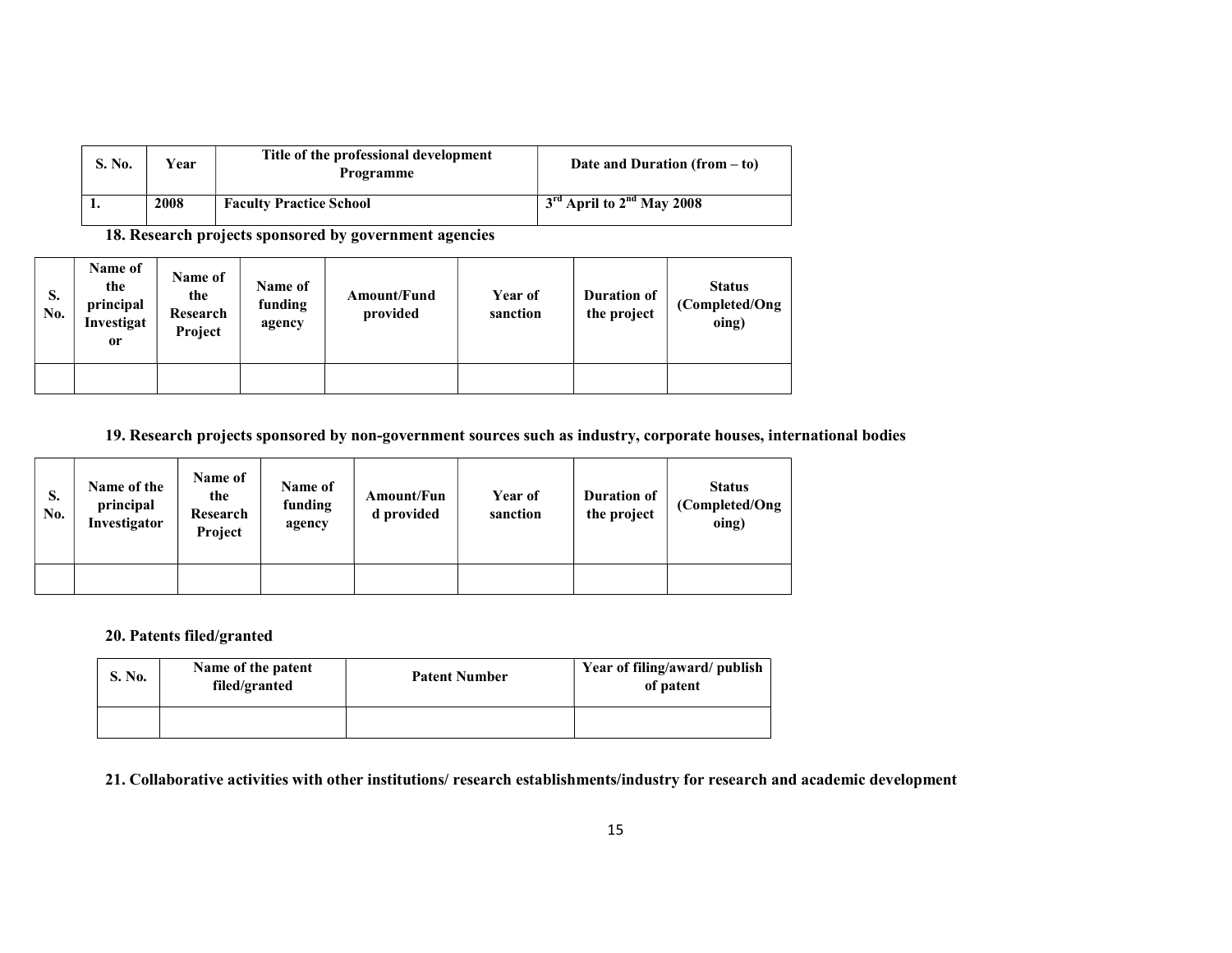| Title of the Name<br>activity | 0ť<br>collaborative   collaborating agency   collaboration<br>with contact details | the   Year | of   Duration   Nature of the activity |
|-------------------------------|------------------------------------------------------------------------------------|------------|----------------------------------------|
|                               |                                                                                    |            |                                        |

22. Functional MoUs with institutions/ industries in India and abroad for internship, on-the-job training, project work, student / faculty exchange and collaborative research

| Name of the<br>Organisation/<br><b>Institution/Industry</b><br>with whom MoU is<br>signed | <b>Year of signing MoU</b> | <b>Duration of MoU</b> | <b>Actual activities</b><br>under each MOU<br>vear wise |
|-------------------------------------------------------------------------------------------|----------------------------|------------------------|---------------------------------------------------------|
|                                                                                           |                            |                        |                                                         |

#### 23. E-content is developed

 i. For e-PG-Pathshala, ii. For CEC (Under Graduate), iii. For SWAYAM, iv. For other MOOCs platform, v. For NPTEL/NMEICT/any other Government Initiatives

| Name of the<br>module<br>developed | <b>Platform on</b><br>which module<br>is developed | Date of<br>launching e<br>content | Link to the<br>relevant<br>document<br>and facility<br>available in<br>the institution | List of the e-<br>content<br>development<br>facility<br>available | <b>Provide link</b><br>to videos of<br>the media<br>centre and<br>recording<br>facility |
|------------------------------------|----------------------------------------------------|-----------------------------------|----------------------------------------------------------------------------------------|-------------------------------------------------------------------|-----------------------------------------------------------------------------------------|
|                                    |                                                    |                                   |                                                                                        |                                                                   |                                                                                         |
|                                    |                                                    |                                   |                                                                                        |                                                                   |                                                                                         |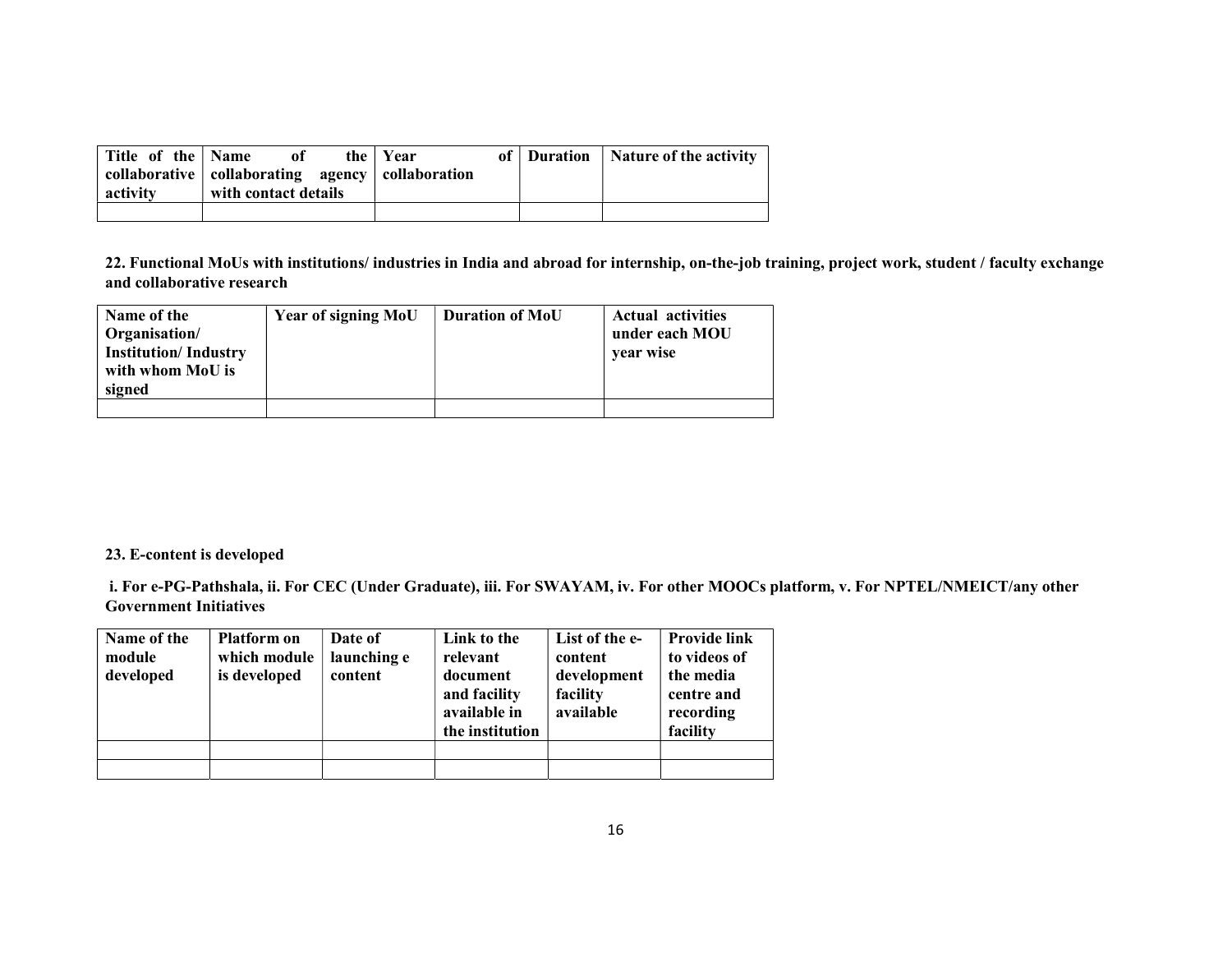#### 24. Consultancy and corporate training-

# **Consultancy**

| Name of consultancy<br>project | <b>Consulting/Sponsoring</b><br>agency with contact<br>details |  | Revenue generated<br>(amount in rupees) |
|--------------------------------|----------------------------------------------------------------|--|-----------------------------------------|
|                                |                                                                |  |                                         |
|                                |                                                                |  |                                         |

# Corporate training

| Title of the<br>corporate<br>training<br>program | <b>Agency seeking</b><br>training with<br>contact details | Year | Revenue<br>generated<br>(amount in<br>rupees) | Number of<br>trainees |
|--------------------------------------------------|-----------------------------------------------------------|------|-----------------------------------------------|-----------------------|
|                                                  |                                                           |      |                                               |                       |

#### 25. Details of Conference/Seminar attended –

| Year | Name of the conference/<br>workshop | <b>International/National</b><br>/State | Name of the<br>professional body for<br>which membership<br>fee provided | <b>Amount</b> of<br>support<br>(in INR) |
|------|-------------------------------------|-----------------------------------------|--------------------------------------------------------------------------|-----------------------------------------|
|      | <b>Integrating Customer</b>         | <b>National</b>                         |                                                                          |                                         |
|      | Focus Across The                    |                                         |                                                                          |                                         |
|      | Firm: Issues $\&$                   |                                         |                                                                          |                                         |
|      | <b>Challenges Before</b>            |                                         |                                                                          |                                         |
|      | <b>Service Marketers</b>            |                                         |                                                                          |                                         |
|      | Paradigm Shift In Indian            | <b>National</b>                         |                                                                          |                                         |
|      | Economy                             |                                         |                                                                          |                                         |
|      | <b>International Conference</b>     | <b>National</b>                         |                                                                          |                                         |
|      | On Innovations In                   |                                         |                                                                          |                                         |